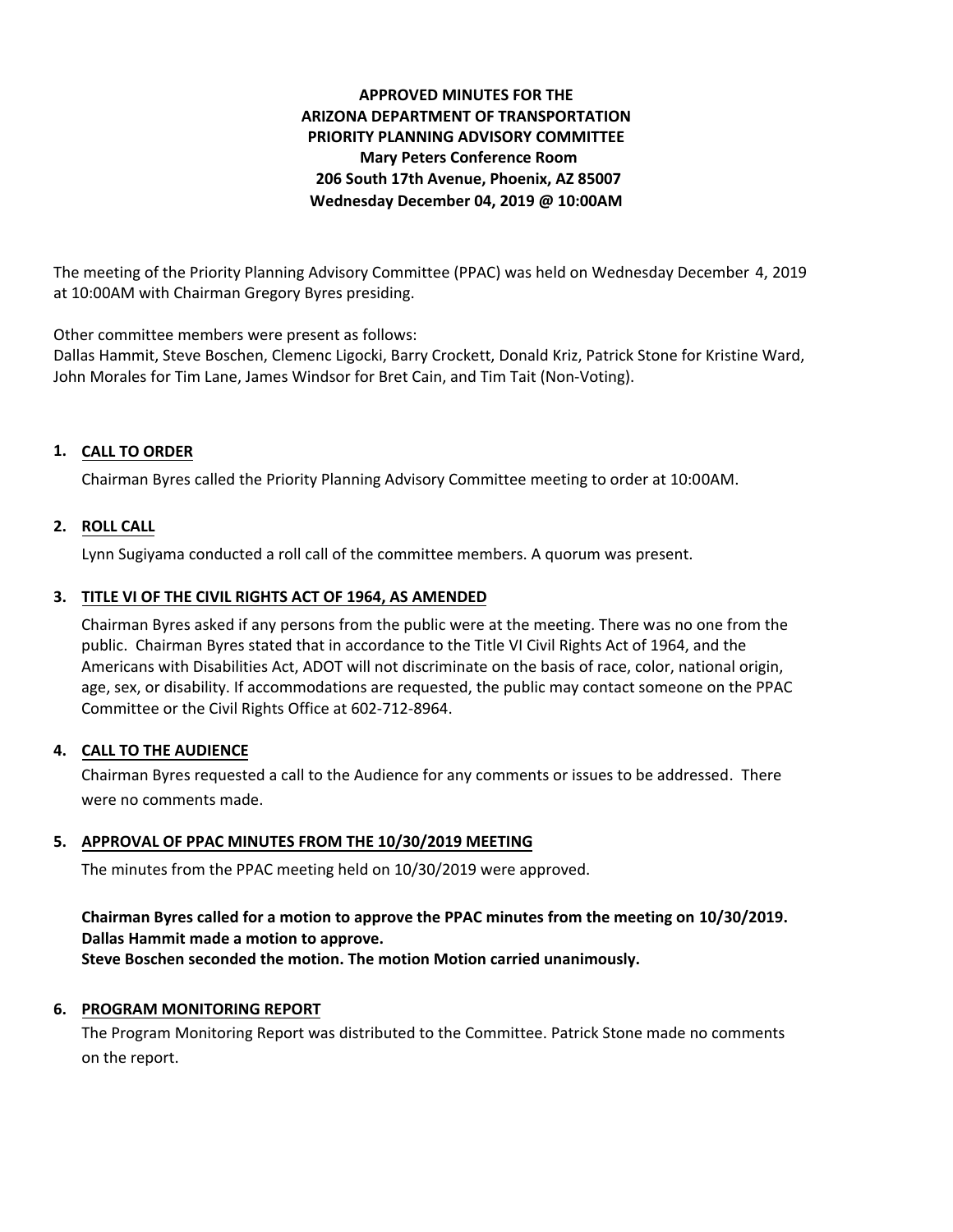## **7. 2019-2024 TRANSPORTATION FACILITIES CONSTRUCTION: DISCUSSION AND POSSIBLE ACTION ON PROGRAM & PROJECT MODIFICATIONS**

|     | Route & MP:                  | $1-10 \ @ \ MP 144.0$                     |
|-----|------------------------------|-------------------------------------------|
| 7-1 | <b>Project Name:</b>         | <b>DECK PARK TUNNEL</b>                   |
|     | <b>Type of Work: County:</b> | <b>WATERPROOF BRIDGE EXPANSION JOINTS</b> |
|     | District:                    | Maricopa                                  |
|     | Schedule:                    |                                           |
|     | Project:                     | <b>FY 20</b>                              |
|     | <b>Project Manager:</b>      | F029301C, TIP#: 101567                    |
|     | <b>Program Amount: New</b>   | Adrian Leon                               |
|     | <b>Program Amount:</b>       | \$0                                       |
|     | <b>Requested Action:</b>     | \$3,974,000                               |
|     |                              | <b>Establish Construction Project</b>     |

**Item 7-1 was presented by: Adrian Leon Chairman called for a motion to approve Item 7-1. Steve Boschen made the motion to approve. James Windsor seconded the motion. Motion carried unanimously Discussion followed that the City of Phoenix is reviewing the JPA and will make comments before signing it.** 

| $7-2$ | Route & MP:                | I-10 @ MP 144.0                     |
|-------|----------------------------|-------------------------------------|
|       | <b>Project Name:</b>       | DECK PARK TUNNEL FIRE DC            |
|       | Type of Work:              | REPLACE FIRE DC WATERLINE           |
|       | County:                    | Maricopa                            |
|       | District:                  | Central                             |
|       | Schedule:                  |                                     |
|       | Project:                   | F014501C, TIP#: 9161                |
|       | <b>Project Manager:</b>    | Adrian Leon                         |
|       | <b>Program Amount:</b>     | \$1,682,000                         |
|       | <b>New Program Amount:</b> | \$2,011,000                         |
|       | <b>Requested Action:</b>   | <b>Increase Construction Budget</b> |

**Item 7-2 was presented by: Adrian Leon Chairman called for a motion to approve Item 7-2. Dallas Hammit made the motion to approve. Steve Boschen seconded the motion. Motion carried unanimously**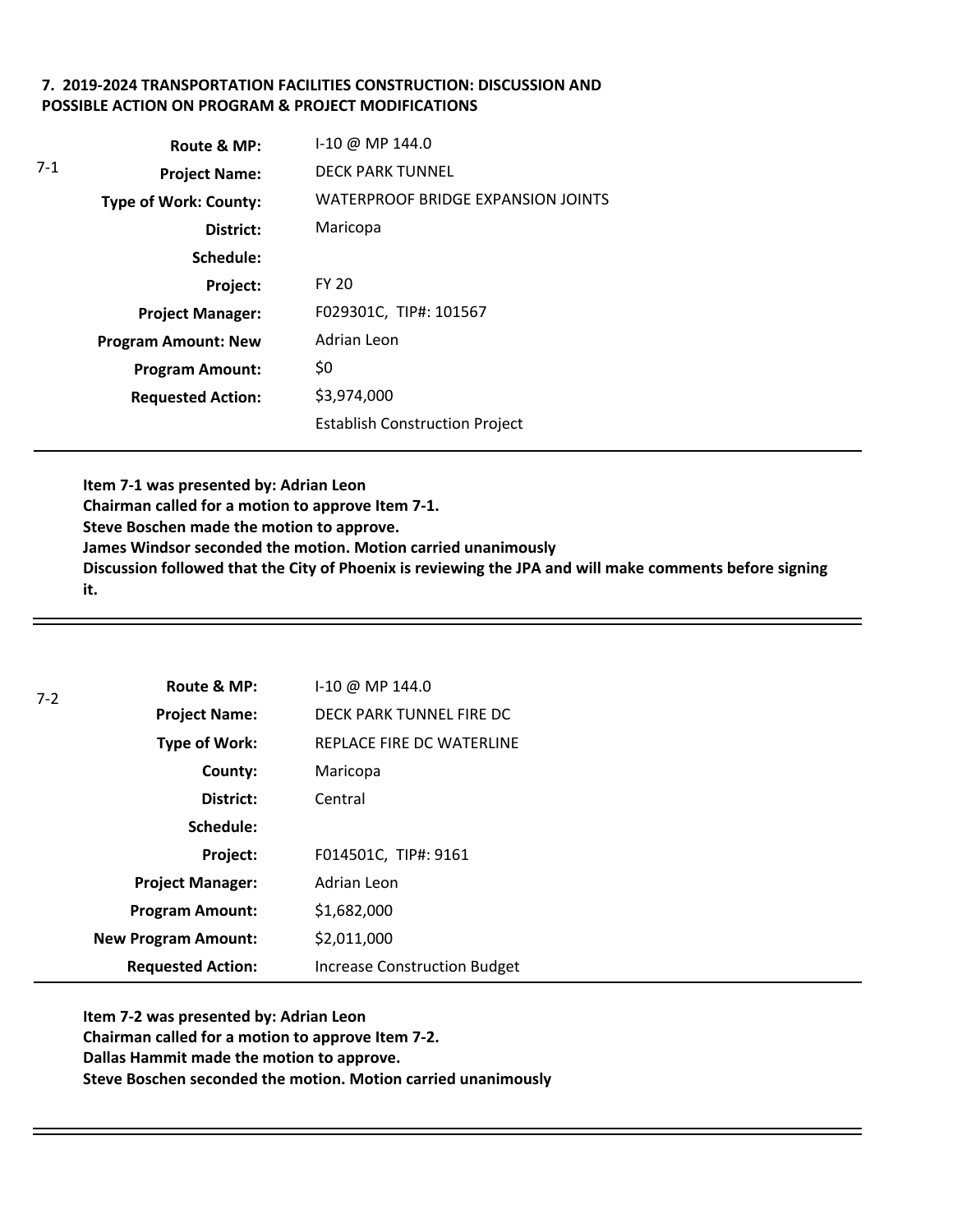| $7-3$ | Route & MP:                | Statewide                          |
|-------|----------------------------|------------------------------------|
|       | <b>Project Name:</b>       | Various Arizona State Parks - FY20 |
|       | Type of Work:              | <b>Pavement Preservation</b>       |
|       | County:                    | Statewide                          |
|       | District:                  |                                    |
|       | Schedule:                  |                                    |
|       | Project:                   | M714601C, TIP#: 101566             |
|       | <b>Project Manager:</b>    | Craig Regulski                     |
|       | <b>Program Amount:</b>     | \$0                                |
|       | <b>New Program Amount:</b> | \$2,500,000                        |
|       | <b>Requested Action:</b>   | Establish a new project.           |

**Item 7-3 was presented by: Craig Regulski Chairman called for a motion to approve Item 7-3. Patrick Stone made the motion to approve. Steve Boschen seconded the motion. Motion carried unanimously**

| $7 - 4$ | Route & MP:                | Local                                          |
|---------|----------------------------|------------------------------------------------|
|         | <b>Project Name:</b>       | SOUTHERN AVENUE AND STAPLEY DRIVE INTERSECTION |
|         | Type of Work:              | <b>INTERSECTION IMPROVEMENTS</b>               |
|         | County:                    | Maricopa                                       |
|         | District:                  | Central                                        |
|         | Schedule:                  |                                                |
|         | Project:                   | SH54401C, TIP#: 100491                         |
|         | <b>Project Manager:</b>    | Eric Prosnier                                  |
|         | <b>Program Amount:</b>     | \$5,263,000                                    |
|         | <b>New Program Amount:</b> | \$15,553,000                                   |
|         | <b>Requested Action:</b>   | Increase budget.                               |

**Item 7-4 was presented by: Eric Prosnier Chairman called for a motion to approve Item 7-4. Patrick Stone made the motion to approve. Steve Boschen seconded the motion. Motion carried unanimously**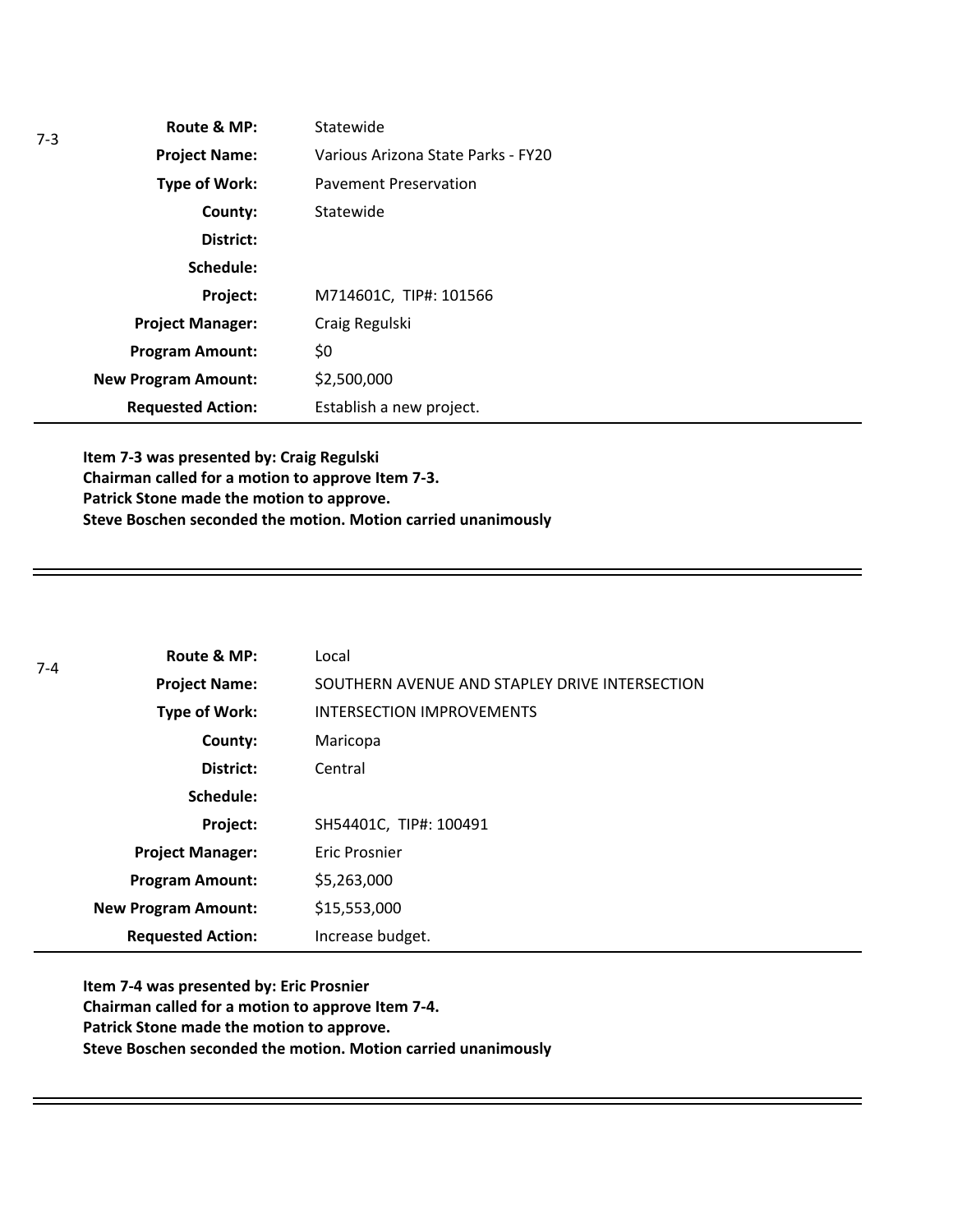| Route & MP:                | $1 - 15 \omega \text{MP}$ 9.0       |
|----------------------------|-------------------------------------|
| <b>Project Name:</b>       | VIRGIN RIVER BRIDGE NO 1            |
| <b>Type of Work:</b>       | <b>CONSTRUCT BRIDGE REPLACEMENT</b> |
| County:                    | Mohave                              |
| District:                  | Northcentral                        |
| Schedule:                  |                                     |
| Project:                   | H876001R, TIP#: 10219               |
| <b>Project Manager:</b>    | Jennifer Acuna                      |
| <b>Program Amount:</b>     | \$0                                 |
| <b>New Program Amount:</b> | \$190,000                           |
| <b>Requested Action:</b>   | Establish Right of Way subphase.    |

**Item 7-5 was presented by: Jennifer Acuna Chairman called for a motion to approve Item 7-5. Steve Boschen made the motion to approve. Patrick Stone seconded the motion. Motion carried unanimously**

| $7-6$ | Route & MP:                | SR 89A @ MP 351                                 |
|-------|----------------------------|-------------------------------------------------|
|       | <b>Project Name:</b>       | SR 89A & SR 260 Signal Connectivity, Cottonwood |
|       | Type of Work:              | Purchase radio system & cameras                 |
|       | County:                    | Yavapai                                         |
|       | District:                  | Northcentral                                    |
|       | Schedule:                  |                                                 |
|       | Project:                   | F030301X, TIP#: 101571                          |
|       | <b>Project Manager:</b>    | Jennifer Vanvenroy                              |
|       | <b>Program Amount:</b>     | \$0                                             |
|       | <b>New Program Amount:</b> | \$135,000                                       |
|       | <b>Requested Action:</b>   | Establish a new project.                        |

**Item 7-6 was presented by: Jennifer Vanvenroy Chairman called for a motion to approve Item 7-6. James Windsor made the motion to approve. Dallas Hammit seconded the motion. Motion carried unanimously**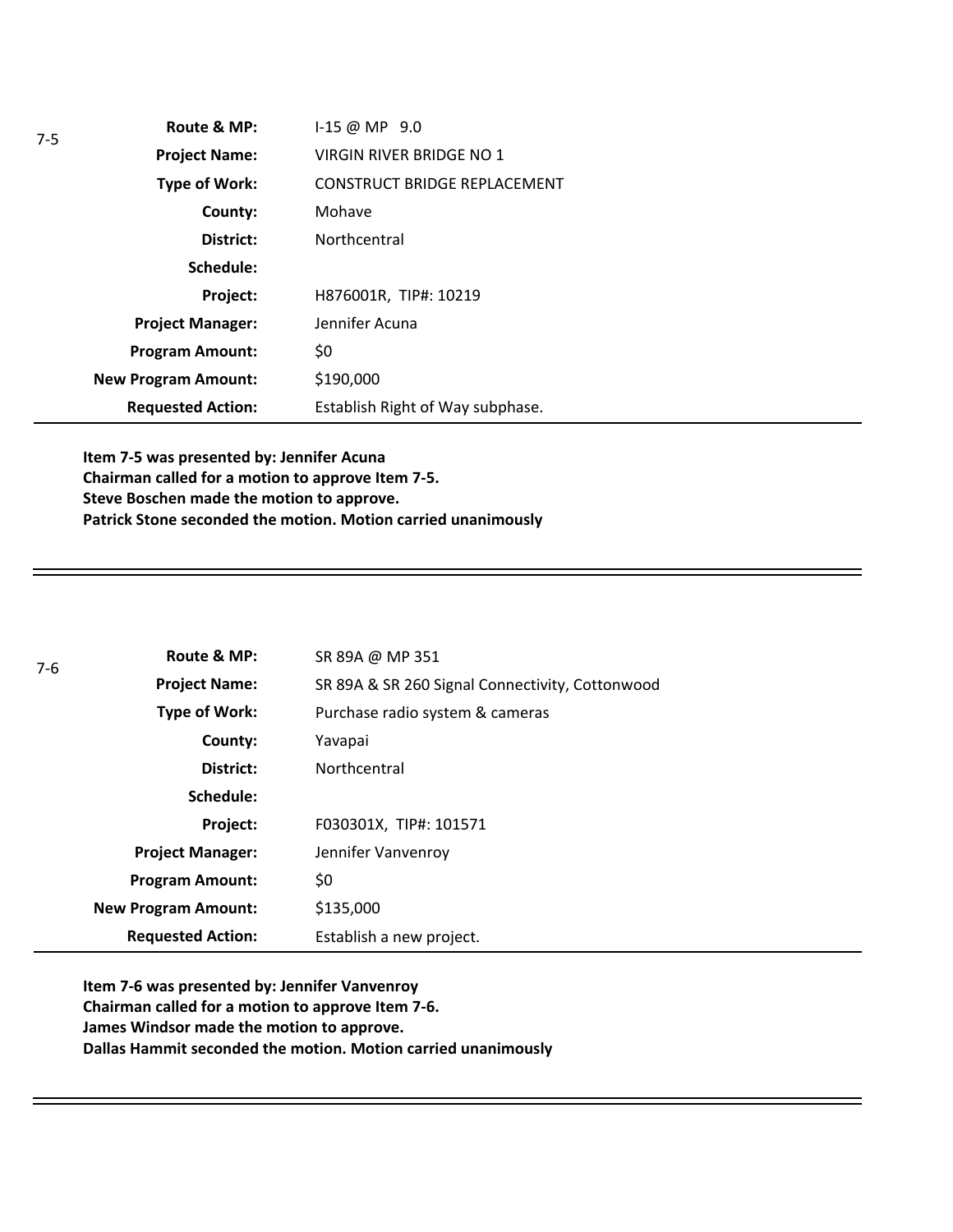| $7 - 7$ | Route & MP:                | Statewide                                 |
|---------|----------------------------|-------------------------------------------|
|         | <b>Project Name:</b>       | OJT Program                               |
|         | <b>Type of Work:</b>       | OJT Compliance, Monitoring and Reporting. |
|         | County:                    | Statewide                                 |
|         | District:                  | Statewide                                 |
|         | Schedule:                  |                                           |
|         | Project:                   | M713602X, TIP#: 101580                    |
|         | <b>Project Manager:</b>    | Jonee Rideaux/Kimberlee Swanson           |
|         | <b>Program Amount:</b>     | \$0                                       |
|         | <b>New Program Amount:</b> | \$432,000                                 |
|         | <b>Requested Action:</b>   | Establish New Project.                    |

**Item 7-7 was presented by: Kimberlee Swanson**

**Chairman called for a motion to approve Item 7-7.**

**Patrick Stone made the motion to approve.**

**Dallas Hammit seconded the motion. Motion carried unanimously**

**Discussion followed that the PRB Form should be revised to show that the District (Line 9) should be changed to Statewide and the County (Line 11) should be changed to Statewide. The PRB Form will be revised for the State Transportation Board meeting.**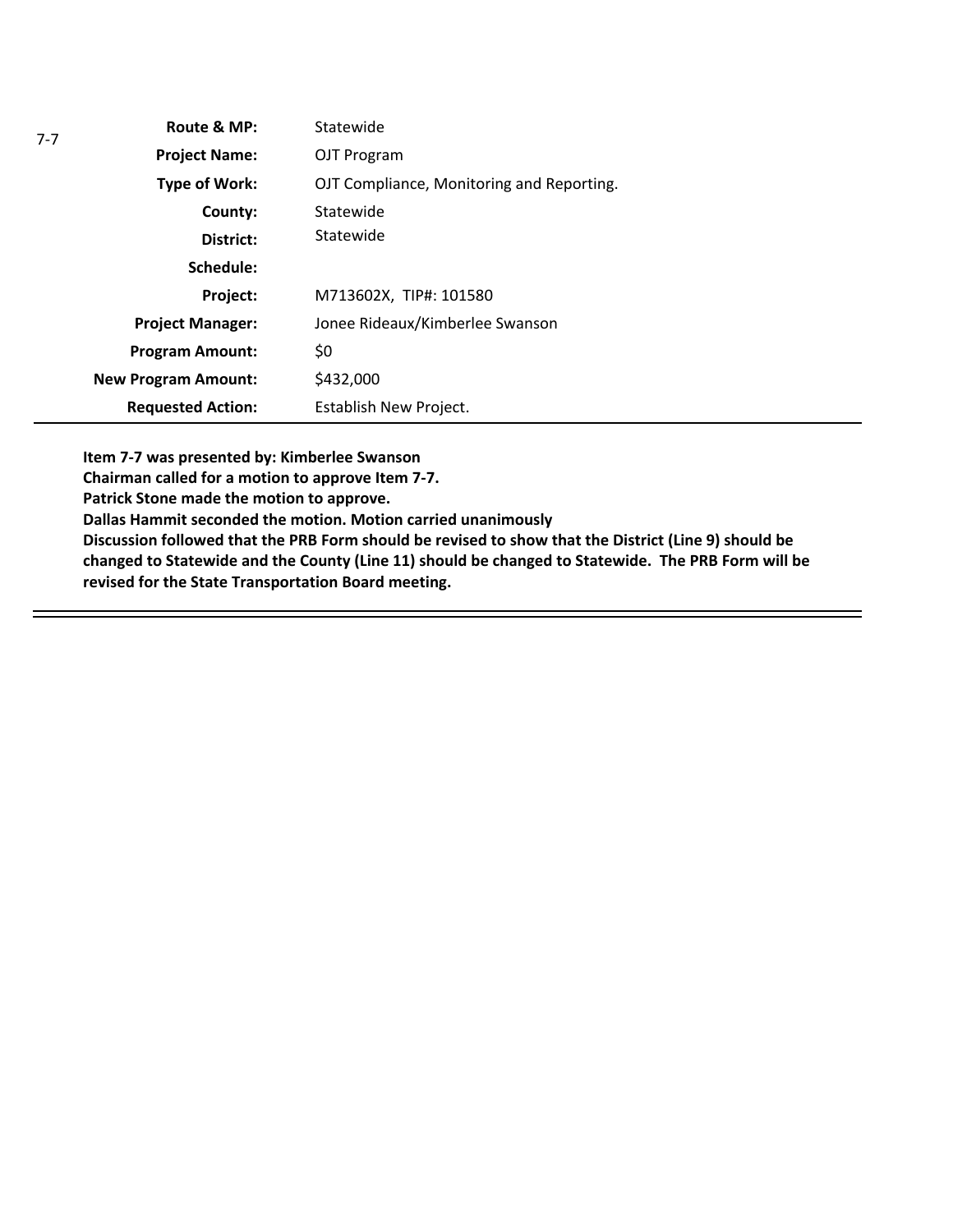| Route & MP:                | Statewide                                 |
|----------------------------|-------------------------------------------|
| <b>Project Name:</b>       | <b>DBE Program</b>                        |
| Type of Work:              | DBE Compliance, Monitoring and Reporting. |
| County:                    | Statewide                                 |
| District:                  | Statewide                                 |
| Schedule:                  |                                           |
| Project:                   | M713601X, TIP#: 101581                    |
| <b>Project Manager:</b>    | Jonee Rideaux/Kimberlee Swanson           |
| <b>Program Amount:</b>     | \$0                                       |
| <b>New Program Amount:</b> | \$468,000                                 |
| <b>Requested Action:</b>   | Establish New Project.                    |

**Item 7-8 was presented by: Kimberlee Swanson**

**Chairman called for a motion to approve Item 7-8.**

**Patrick Stone made the motion to approve.**

7-8

**Dallas Hammit seconded the motion. Motion carried unanimously**

**Discussion followed that the PRB Form should be revised to show that the District (Line 9) should be changed to Statewide and the County (Line 11) should be changed to Statewide. The PRB Form will be revised for the State Transportation Board meeting.** 

| $7-9$ | Route & MP:                | Statewide                                     |
|-------|----------------------------|-----------------------------------------------|
|       | <b>Project Name:</b>       | Statewide Biology and Sec 404 Support - FY 20 |
|       | Type of Work:              | <b>Regulatory Compliance</b>                  |
|       | County:                    | Statewide                                     |
|       | District:                  | Statewide                                     |
|       | Schedule:                  |                                               |
|       | Project:                   | M714701X, TIP#: 101570                        |
|       | <b>Project Manager:</b>    | Kristin Gade                                  |
|       | <b>Program Amount:</b>     | \$0                                           |
|       | <b>New Program Amount:</b> | \$110,000                                     |
|       | <b>Requested Action:</b>   | Establish new project.                        |

**Item 7-9 was presented by: Kristin Gade Chairman called for a motion to approve Item 7-9. Steve Boschen made the motion to approve. Patrick Stone seconded the motion. Motion carried unanimously**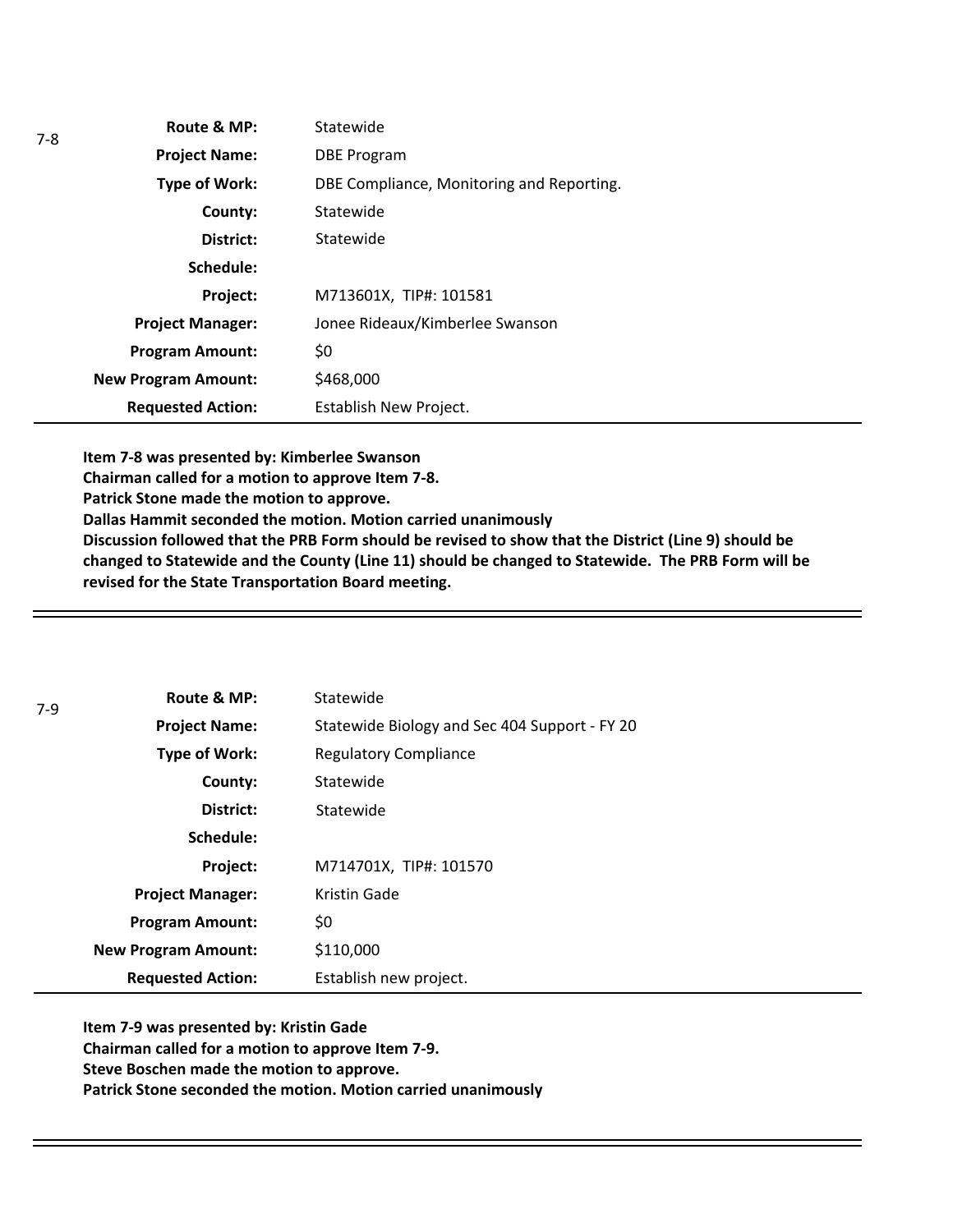| $7-10$ | Route & MP:                | US 95 @ MP 40.13          |
|--------|----------------------------|---------------------------|
|        | <b>Project Name:</b>       | US95 @ Dome Valley Road   |
|        | <b>Type of Work:</b>       | Intersection Improvements |
|        | County:                    | Yuma                      |
|        | District:                  | Southwest                 |
|        | Schedule:                  |                           |
|        | Project:                   | F023501D, TIP#: 101569    |
|        | <b>Project Manager:</b>    | Michael Andazola          |
|        | <b>Program Amount:</b>     | \$0                       |
|        | <b>New Program Amount:</b> | \$459,000                 |
|        | <b>Requested Action:</b>   | Establish Design Project. |

**Item 7-10 was presented by: Craig Regulski Chairman called for a motion to approve Item 7-10. Barry Crockett made the motion to approve. Steve Boschen seconded the motion. Motion carried unanimously**

| $7 - 11$ | Route & MP:                | SR 88 @ MP 197.0                          |
|----------|----------------------------|-------------------------------------------|
|          | <b>Project Name:</b>       | LOST DUTCHMAN STATE PARK - TORTILLA FLATS |
|          | Type of Work:              | <b>RESTORE ROADWAY (ER)</b>               |
|          | County:                    | Maricopa                                  |
|          | District:                  | Central                                   |
|          | Schedule:                  | <b>FY 20</b>                              |
|          | Project:                   | F029901X, TIP#: 101568                    |
|          | <b>Project Manager:</b>    | Olivier Mirza                             |
|          | <b>Program Amount:</b>     | \$0                                       |
|          | <b>New Program Amount:</b> | \$4,740,000                               |
|          | <b>Requested Action:</b>   | Establish new project.                    |

**Item 7-11 was presented by: Olivier Mirza Chairman called for a motion to approve Item 7-11. Patrick Stone made the motion to approve. Barry Crockett seconded the motion. Motion carried unanimously**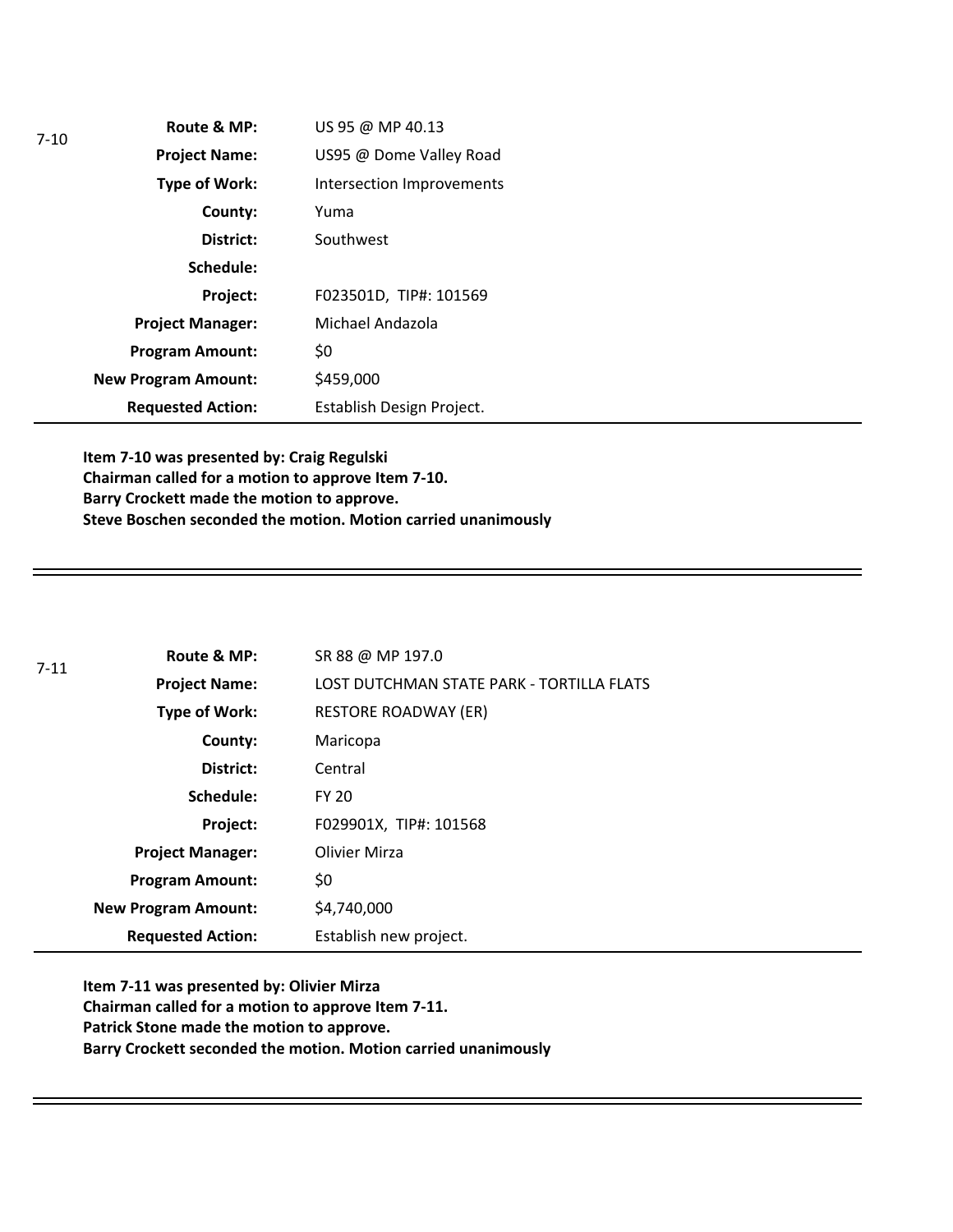| 7-12 | Route & MP:                | US 191 @ MP 470.0                               |
|------|----------------------------|-------------------------------------------------|
|      | <b>Project Name:</b>       | <b>CHINLE WASH BRIDGE</b>                       |
|      | <b>Type of Work:</b>       | <b>SCOUR RETROFIT &amp; DECK REHABILITATION</b> |
|      | County:                    | Apache                                          |
|      | District:                  | <b>Northeast</b>                                |
|      | Schedule:                  |                                                 |
|      | Project:                   | F027301D, TIP#: 100224                          |
|      | <b>Project Manager:</b>    | Tricia Brown                                    |
|      | <b>Program Amount:</b>     | \$300,000                                       |
|      | <b>New Program Amount:</b> | \$0                                             |
|      | <b>Requested Action:</b>   | Delete project.                                 |

**Item 7-12 was presented by: Tricia Brown Chairman called for a motion to approve Item 7-12. Dallas Hammit made the motion to approve. Steve Boschen seconded the motion. Motion carried unanimously**

| $7 - 13$ | Route & MP:                | US 191 @ MP 476.3                                            |
|----------|----------------------------|--------------------------------------------------------------|
|          | <b>Project Name:</b>       | AGUA SAL BRIDGE & LUKACHUKAI WASH BRIDGE                     |
|          | Type of Work:              | <b>BRIDGE REPLACEMENT</b>                                    |
|          | County:                    | Apache                                                       |
|          | District:                  | <b>Northeast</b>                                             |
|          | Schedule:                  |                                                              |
|          | Project:                   | H894501D, TIP#: 6805                                         |
|          | <b>Project Manager:</b>    | <b>Olivier Mirza</b>                                         |
|          | <b>Program Amount:</b>     | \$1,606,000                                                  |
|          | <b>New Program Amount:</b> | \$1,958,000                                                  |
|          | <b>Requested Action:</b>   | Add scope. Increase budget. Change project name. Change BMP. |

**Item 7-13 was presented by: Olivier Mirza Chairman called for a motion to approve Item 7-13. Dallas Hammit made the motion to approve. Steve Boschen seconded the motion. Motion carried unanimously**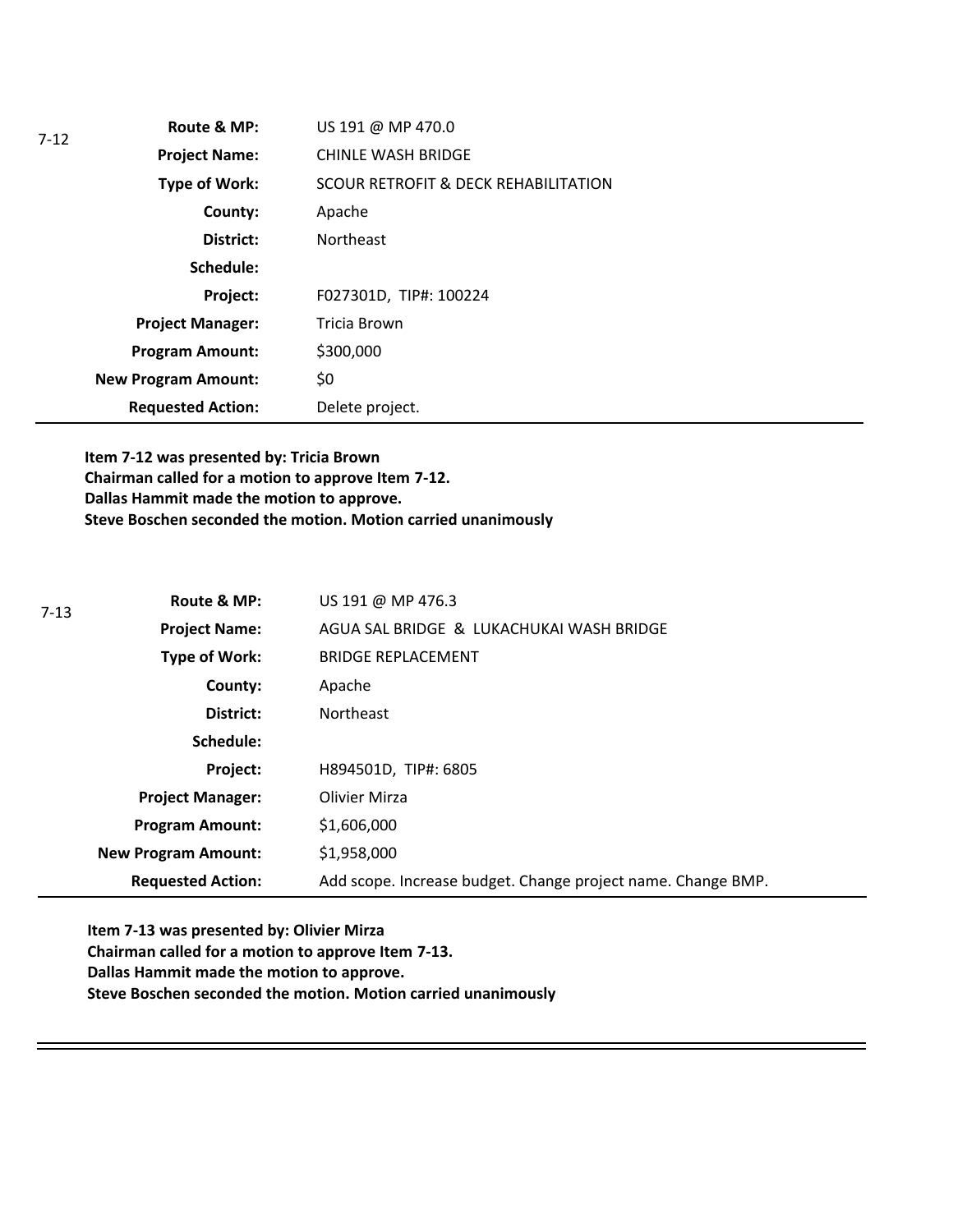| 7-14 | Route & MP:                | US 180 @ MP 235.2                   |
|------|----------------------------|-------------------------------------|
|      | <b>Project Name:</b>       | NF 151 - NF 223J                    |
|      | <b>Type of Work:</b>       | MINOR PAVEMENT PRESERVATION         |
|      | County:                    | Coconino                            |
|      | District:                  | Northcentral                        |
|      | Schedule:                  | <b>FY 20</b>                        |
|      | Project:                   | F004401C, TIP#: 101188              |
|      | <b>Project Manager:</b>    | Vivian Li                           |
|      | <b>Program Amount:</b>     | \$2,550,000                         |
|      | <b>New Program Amount:</b> | \$4,610,000                         |
|      | <b>Requested Action:</b>   | Change scope                        |
|      |                            | <b>Increase Construction budget</b> |

**Item 7-14 was presented by: Vivian Li Chairman called for a motion to approve Item 7-14. Steve Boschen made the motion to approve. Dallas Hammit seconded the motion. Motion carried unanimously**

| $7 - 15$ | Route & MP:                | SR 89A @ MP 375.1                 |
|----------|----------------------------|-----------------------------------|
|          | <b>Project Name:</b>       | MP 375.1 & MP 389.2 SEDONA        |
|          | Type of Work:              | ROCKFALL MITIGATION               |
|          | County:                    | Coconino                          |
|          | District:                  | Northcentral                      |
|          | Schedule:                  |                                   |
|          | Project:                   | F015401R, TIP#: 9170              |
|          | <b>Project Manager:</b>    | Vivian Li                         |
|          | <b>Program Amount:</b>     | \$0                               |
|          | <b>New Program Amount:</b> | \$119,000                         |
|          | <b>Requested Action:</b>   | Establish Right of Way Sub-phase. |

**Item 7-15 was presented by: Vivian Li Chairman called for a motion to approve Item 7-15. Steve Boschen made the motion to approve. James Windsor seconded the motion. Motion carried unanimously**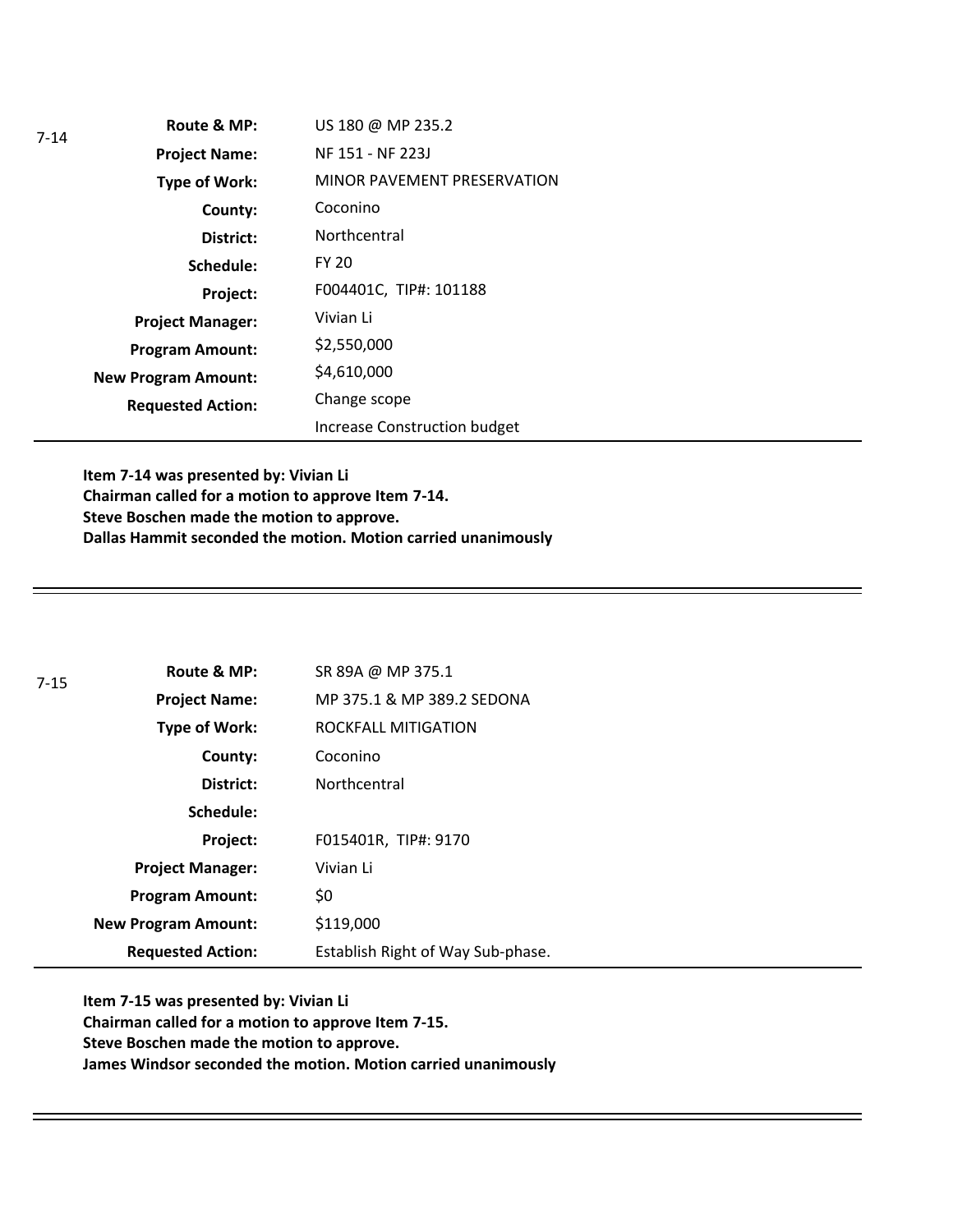| $7 - 16$ | Route & MP:                | SR 89A @ MP 375.1          |
|----------|----------------------------|----------------------------|
|          | <b>Project Name:</b>       | MP 375.1 & MP 389.2 SEDONA |
|          | Type of Work:              | ROCKFALL MITIGATION        |
|          | County:                    | Coconino                   |
|          | District:                  | Northcentral               |
|          | Schedule:                  |                            |
|          | Project:                   | F015401D, TIP#: 9170       |
|          | <b>Project Manager:</b>    | Vivian Li                  |
|          | <b>Program Amount:</b>     | \$639,000                  |
|          | <b>New Program Amount:</b> | \$939,000                  |
|          | <b>Requested Action:</b>   | Increase Budget.           |

**Item 7-16 was presented by: Vivian Li Chairman called for a motion to approve Item 7-16. Steve Boschen made the motion to approve. James Windsor seconded the motion. Motion carried unanimously**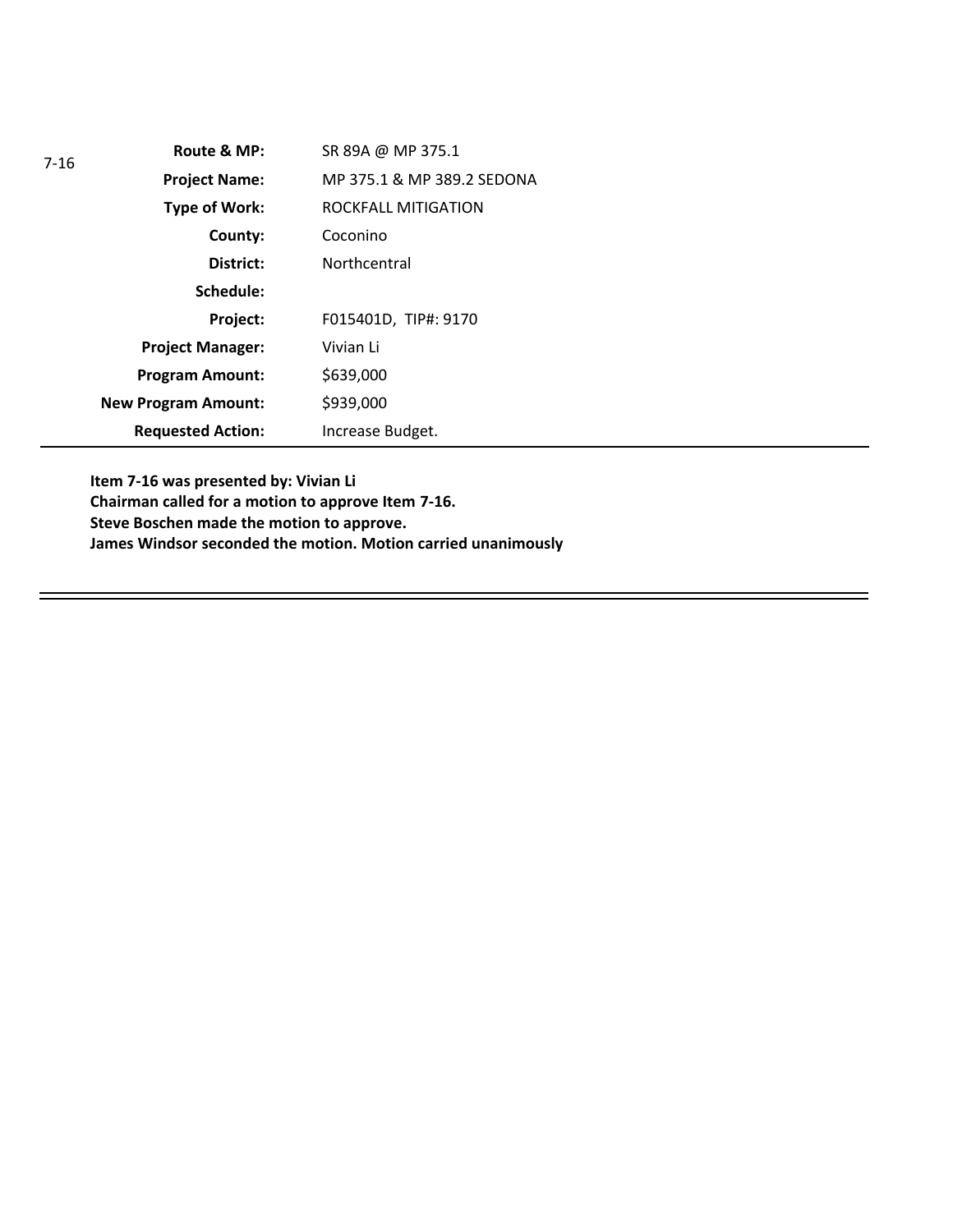| 7-17 | Route & MP:                | SR 24 @ MP 1.0                     |
|------|----------------------------|------------------------------------|
|      | <b>Project Name:</b>       | MERIDIAN RD - IRONWOOD DR, PHASE I |
|      | Type of Work:              | <b>CONSTRUCT NEW ROADWAY</b>       |
|      | County:                    | Maricopa                           |
|      | District:                  | Central                            |
|      | Schedule:                  | FY 2020                            |
|      | Project:                   | H891502C, TIP#: 8891               |
|      | <b>Project Manager:</b>    | Tafwachi Katapa                    |
|      | <b>Program Amount:</b>     | \$24,862,000                       |
|      | <b>New Program Amount:</b> | \$0                                |
|      | <b>Requested Action:</b>   | Delete Project                     |

**Item 7-17 was presented by: Tafwachi Katapa Chairman called for a motion to approve Item 7-17. Steve Boschen made the motion to approve. Patrick Stone seconded the motion. Motion carried unanimously**

| 7-18 | Route & MP:                | SR 24 @ MP 1.0                                      |
|------|----------------------------|-----------------------------------------------------|
|      | <b>Project Name:</b>       | ELLSWORTH RD - MERIDIAN RD, PHASE 1                 |
|      | Type of Work:              | <b>CONSTRUCT NEW ROADWAY</b>                        |
|      | County:                    | Maricopa                                            |
|      | District:                  | Central                                             |
|      | Schedule:                  | FY 2020                                             |
|      | Project:                   | H891501C, TIP#: 100230                              |
|      | <b>Project Manager:</b>    | Tafwachi Katapa                                     |
|      | <b>Program Amount:</b>     | \$109,921,000                                       |
|      | <b>New Program Amount:</b> | \$151,091,000                                       |
|      | <b>Requested Action:</b>   | Add Scope, Increase Budget and Change Project Name. |

**Item 7-18 was presented by: Tafwachi Katapa Chairman called for a motion to approve Item 7-18. Steve Boschen made the motion to approve. Patrick Stone seconded the motion. Motion carried unanimously**